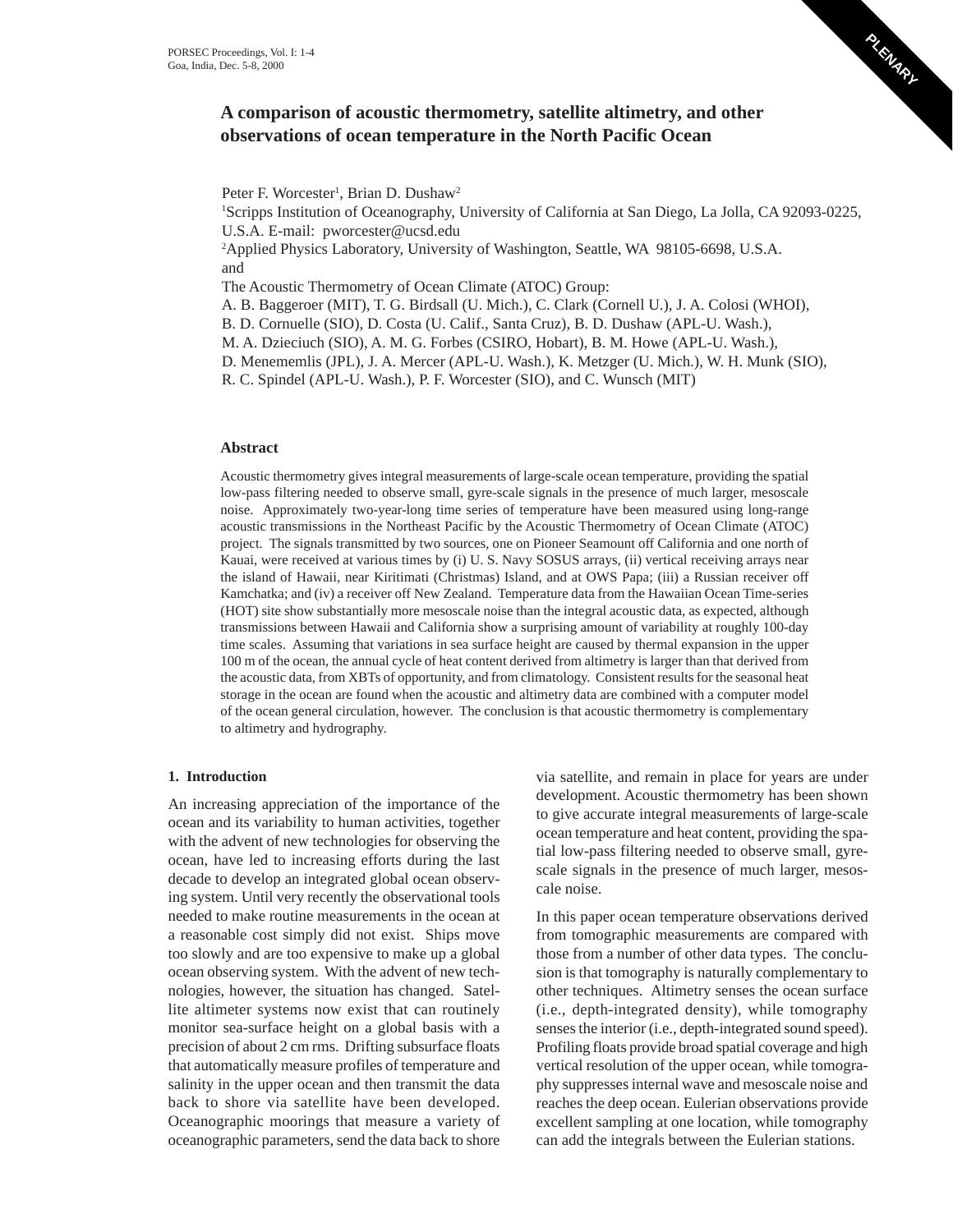Combining all of these disparate data types in computer models of the ocean circulation will ultimately allow testing and refinement of ocean general circulation and climate models in order to gain a better understanding of ocean variability and the earth's changing climate. In addition, using all of these data types together to constrain ocean models will allow quantitative assessments of the potential contributions of all of the various data types to monitoring the ocean.

## **2. Acoustic Thermometry of Ocean Climate (ATOC)**

The basic idea of acoustic thermometry is simple (Munk *et al.*, 1995). Sound travels faster in warm water than in cold water. The travel time of an acoustic signal from a sound source near Hawaii to a receiver near California, for example, will decrease if the intervening ocean warms up, and will increase if the ocean cools down. Acoustic thermometry is feasible because (i) the ocean is nearly transparent to low-frequency sound, so that relatively weak acoustic signals can be detected over distances of thousands of kilometers using appropriate signal processing techniques; and (ii) the speed at which sound travels in the ocean depends primarily on temperature.

The Acoustic Thermometry of Ocean Climate (ATOC) project was designed to determine the precision with which acoustic methods could be used to measure large-scale changes in ocean temperature and to study the variability of the thermal field in the North Pacific Ocean at the largest scale (The ATOC Consortium, 1998; Dushaw *et al*., 1999; Dushaw, 1999; Worcester *et al*., 1999). Two sound sources were installed for the ATOC feasibility study, one on Pioneer Seamount off central California and one north of Kauai (Fig. 1). The Pioneer Seamount source began transmitting in late 1995 and continued transmissions until it was turned off at the end of 1998, in accord with various regulatory requirements. The Kauai source began transmitting in late 1997 and continued transmissions until it was turned off in early October 1999, again in accord with regulatory requirements. As a result of marine mammal research protocols, the time series are intermittent. The signals transmitted by the sources were received on SOSUS receiving arrays in the North Pacific and, for part of the time, on a vertical receiving array located at Ocean Weather Station Papa (50°N, 145°W). The transmissions from the Pioneer Seamount source were also recorded at various times on vertical receiving arrays located near the Big Island of Hawaii and near Kiritimati (Christmas) Island. A small number of the Pioneer Seamount transmissions were recorded by a temporary receiver (a single hydrophone) located to the east of the North Island of New Zealand

at 10-Mm range (Tindle and Bold, 2000). The signals from the Kauai source were also recorded by Russian scientists at a permanent, bottom-mounted receiver located off Kamchatka.

The data obtained during ATOC have shown that acoustic ray arrivals may be resolved and identified to at least 5-Mm range so that these data can be used for acoustic thermometry. The estimated uncertainties in the range- and depth-averaged temperature measurements are about 10 m∞C out to ranges of 3000–5000 km. The time series obtained using the California acoustic source show a clear annual cycle (Fig. 1a) whose amplitude is similar to that derived from climatology (World Ocean Atlas 94: Levitus *et al*., 1994; Levitus and Boyer, 1994). The time series obtained using the Kauai acoustic source is of similar quality in its ability to measure the thermal variability, but it shows greater variability at 100-day timescales (Fig. 1a).

#### **3. Satellite Altimeter and XBT observations**

If the variations in sea surface height observed by the TOPEX/POSEIDON satellite altimeter are assumed to be caused solely by thermal expansion in the upper 100 m of the ocean, the amplitude of the annual cycle of heat content derived from altimetry is larger than that derived from the acoustic data obtained using the California source, from climatology, and from XBTs of opportunity (XBT maps courtesy of White, 1999) (Fig. 1a) (The ATOC Consortium, 1998). The altimeter and XBT data are averaged along the acoustic paths for these comparisons. The "anomalies," or deviations of temperature from the annual cycle, are the essence of the climate problem. The heat content "anomalies" determined from the XBT maps are comparable in size to the differences between the XBT and acoustically derived heat contents. These differences may be due to undersampling in space or time by the XBTs, aliasing of internal wave or mesoscale variability, errors in the XBT maps as a result of such things as fall rate errors, or the deeper sampling (below 400 m) of the acoustic data.

Thermal variability on 100-day time scales is observed in the acoustic data obtained on the paths between Hawaii and California. There is no obvious corresponding variability in the across-track averages of the TOPEX/POSEIDON altimeter data (Fig. 1a) (and certainly not in the heavily smoothed XBT maps). However, along-track, rather than across-track, averages of the TOPEX/POSEIDON data do show significant variability on a 100-day time scale similar to that observed in the acoustic data (Fig. 1c); the across-track sampling along the acoustic path is apparently too coarse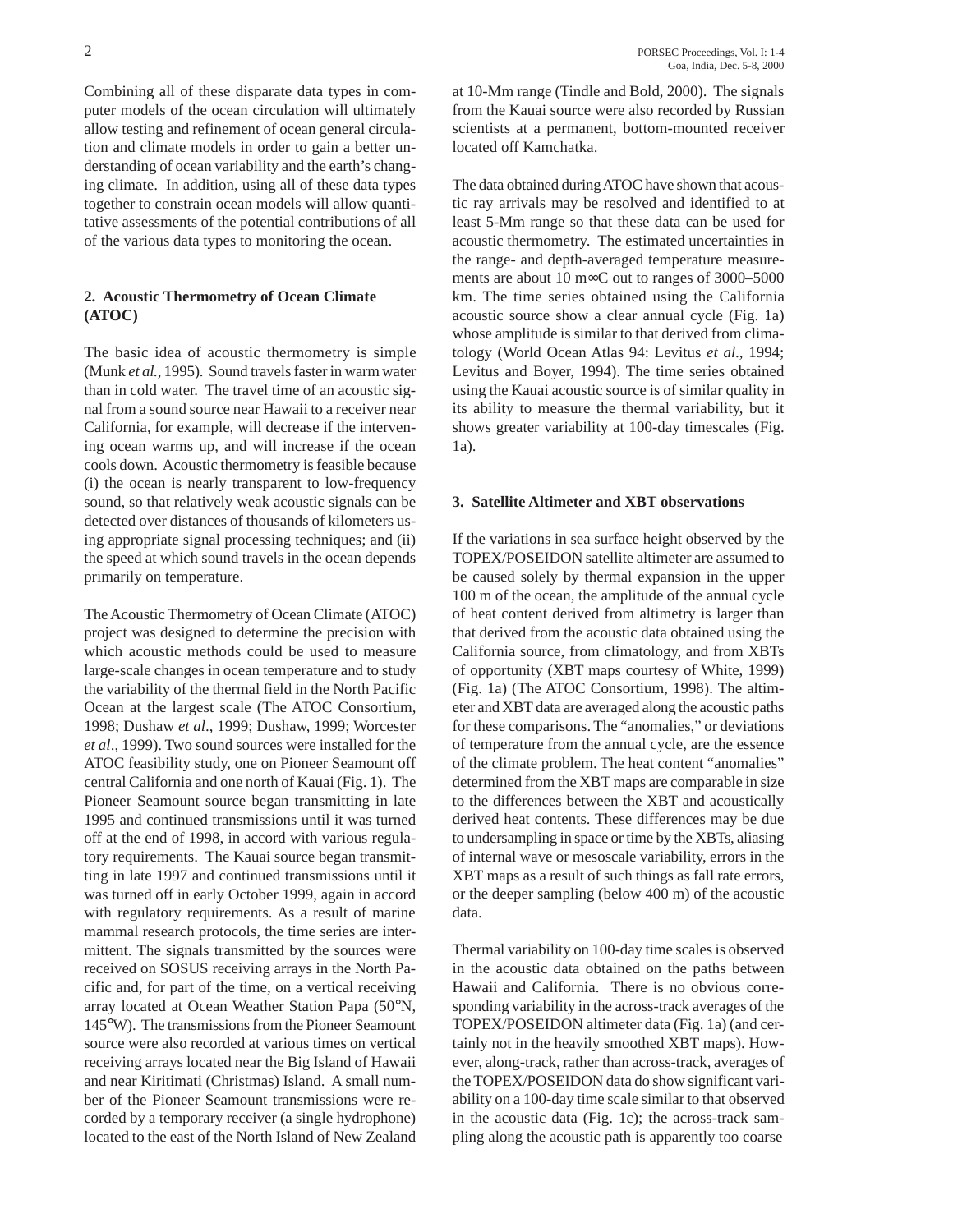

*Fig. 1. A comparison of line-integral and point data. (a) The ATOC array. Acoustic thermometry (red) compared to TOPEX/POSEIDON altimetry (blue) for two acoustic paths as indicated. The error bars on the acoustical results are small. The annual cycle was removed from the TOPEX/POSEIDON data for the acoustic path from Kauai to d; the acoustic data on this path sample below the seasonally varying surface layer so that the annual cycle is not observed. (b) The HOT site. A similar comparison of 0–1000 m averaged temperature derived from HOT hydrographic data (each point of this time series shows the average and rms of 10–20 CTD casts obtained during each HOT cruise) and from TOPEX/POSEIDON. All panels have the same scaling of both axes. A nearly identical result is found when comparing dynamic height and altimetry. The differences between the temperature inferred from TOPEX/POSEIDON and the direct measurement at HOT (a point measurement) are comparable to the temperature signal observed in the line-integral data. The error bars of the hydrographic data are comparable in magnitude to the signal observed in the line-integral data, and the hydrographic times series is dominated by mesoscale variability. (c) A time series of along-track averages of TOPEX/POSEIDON data; this time series has variability on a 100–day timescale that is similar to that observed in the acoustic time series. (Reproduced from Dushaw et al., 2000.)*

to resolve the coherent features of the mesoscale variability. The comparison is complicated by the presence of rapid barotropic variability in the altimeter data, however.

#### **4. Hawaiian Ocean Time (HOT) observations**

The 12-year time series of temperature derived from the Hawaiian Ocean Time series (HOT) data set (monthly sets of CTD casts) illustrates the problem of mesoscale noise in sampling at a single point (Fig. 1b). Each point of the time series in Fig. 1b is calculated by averaging the depth-integrated temperature profiles from the 10–20 CTD casts obtained during each HOT cruise. The time series is dominated by mesoscale variability; its variance is roughly 30 times the value obtained acoustically for the average temperature between Kauai and California. To achieve a similar reduction in variance using point measurements would require samples at 100-km intervals along acoustic paths between Hawaii and California. This sampling density is difficult to achieve by random point sampling; the ARGO program, for example, plans for an average spacing between the floats of around 300 km (ARGO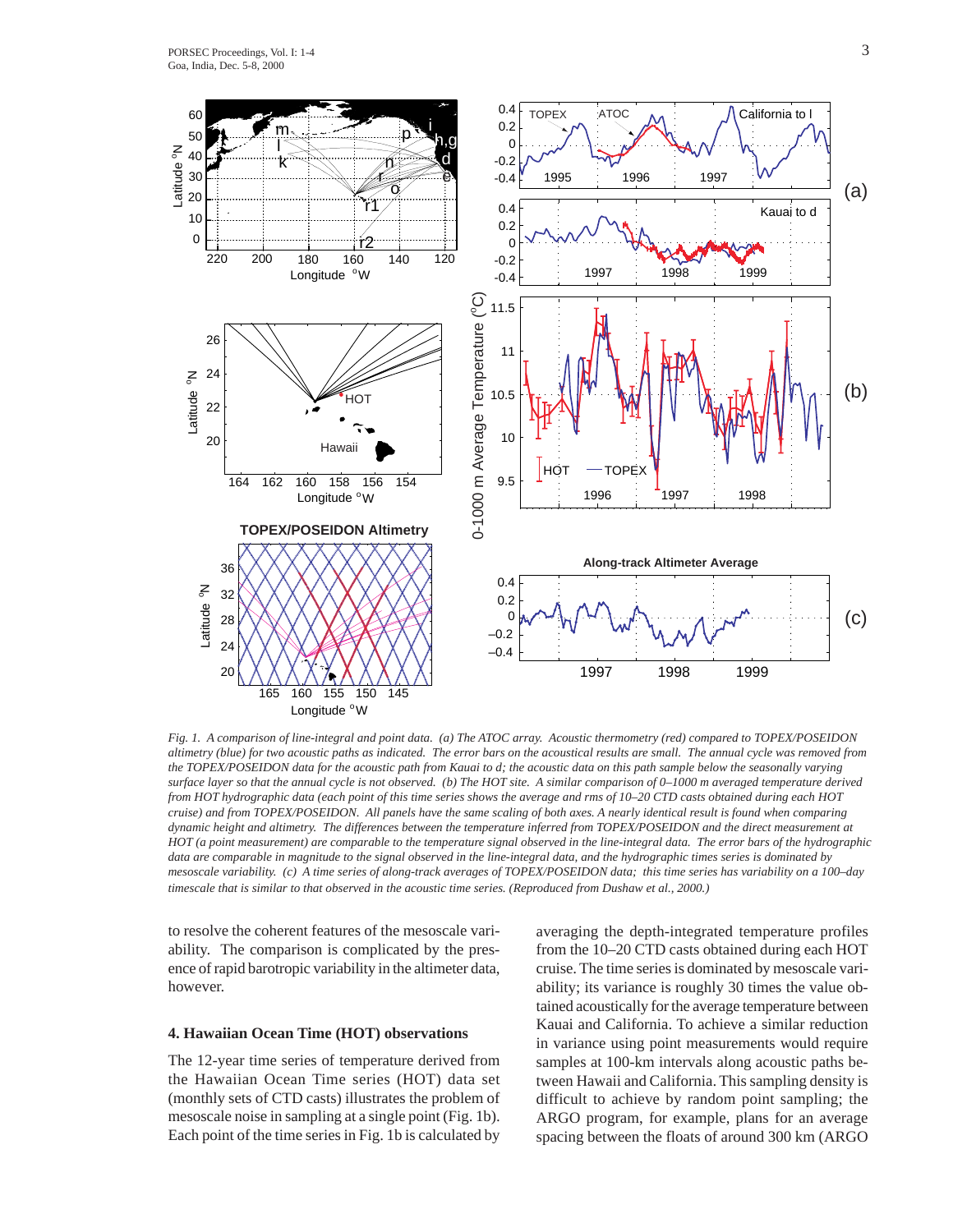Science Team, 1998). These crude numbers suggest that the areal density of ARGO floats will be nine times less than is necessary to match the signal-to-noise capability of the acoustics for detecting large-scale temperature variations. Two offsetting caveats to this calculation are (i) the acoustic sampling near Hawaii misses the upper 200 m or so of ocean and so it does not detect the variability there, and (ii) each point in the HOT time series used for these calculations is the average of 10-20 CTD casts, while most often broadcast-mode point measurements offer only one hydrographic profile (note the error bars in Fig. 1b).

#### **5. Discussion**

Acoustic thermometry holds promise of becoming a cost-effective method to make rapid and repeated gyrescale temperature and heat content observations on a long-term basis (Dushaw *et al.*, 2000). Temperature measurements from tomography are robust, Eulerian measurements of the large-scale variability with no calibration drift. Tomographic measurements directly probe the existence and nature of signals at the lowest wave numbers. These data are also sensitive to variability almost to the ocean bottom, and thus can detect changes below the depths at which XBT and float data are obtained. The theme here is not that acoustic thermometry is a substitute for the point measurements, but that acoustic thermometry is complementary to altimetry and hydrography.

The impact of the integral measurements on the quality of ocean estimation using numerical models remains an open question, however. This impact is best assessed when all data types, tomography, subsurface drifters, XBTs, satellite altimetry, etc., are used. Permits are being sought from appropriate governmental agencies to continue acoustic transmissions from the Kauai source for another five years. The goals of these observations include studying the spatial structure of the thermal variability of the Northeast Pacific at the largest scales and determining the extent to which the acoustic data and other data types, such as satellite altimetry, can best be combined for optimal estimation of the ocean state.

#### **Acknowledgements**

This work was supported largely by the Strategic Environmental Research and Development Program through Defense Advanced Research Projects Agency (DARPA) Grant MDA972-93-1-0003. The Ocean Acoustics Program of the Office of Naval Research (ONR) provided additional support.

#### **References**

- ARGO Science Team, 1998. On the Design and Implementation of ARGO: A Global Array of Profiling Floats. International CLIVAR Project Office Report No. 21, GODAE Report No. 5, 32 pp.
- The ATOC Consortium, 1998. Ocean climate change: Comparison of acoustic tomography, satellite altimetry, and modeling. Science, 281, 1327–1332.
- Dushaw, B. D., G. Bold, C.-S. Chiu, J. Colosi, B. Cornuelle, Y. Desaubies, M. Dzieciuch, A. Forbes, F. Gaillard, J. Gould, B. Howe, M. Lawrence, J. Lynch, D. Menemenlis, J. Mercer, P. Mikhalevsky, W. Munk, I. Nakano, F. Schott, U. Send, R. Spindel, T. Terre, P. Worcester, and C. Wunsch, 2000. Observing the ocean in the 2000's: A strategy for the role of acoustic tomography in ocean climate observation. Proc. 1st International Conf. on the Ocean Observing System for Climate (OceanObs'99), St. Raphael, France, Oct. 18– 22, 1999, 25 pp., submitted.
- Dushaw, B. D., B. M. Howe, J. A. Mercer, R. C. Spindel, and the ATOC Group, 1999. Multimegameter-range acoustic data obtained by bottom-mounted hydrophone arrays for measurement of ocean temperature. IEEE J. Oceanic Eng., 24, 202–214.
- Dushaw, B. D., 1999. Inversion of multimegameter-range acoustic data for ocean temperature. IEEE J. Oceanic Eng., 24, 215–223.
- Levitus, S., R. Burgett, and T. P. Boyer, 1994. World Ocean Atlas 1994, Vol. 3: Salinity. NOAA Atlas NESDIS 3, U.S. Government Printing Office, Washington, D. C., 99 pp.
- Levitus, S., and T. P. Boyer, 1994. World Ocean Atlas 1994, Vol. 4: Temperature. NOAA Atlas NESDIS 4, U.S. Government Printing Office, Washington, DC, 117 pp.
- Munk, W., P. Worcester, and C. Wunsch, 1995. Ocean Acoustic Tomography. Cambridge, England, Cambridge University Press, 433 pp.
- Tindle, C. T., and G. E. J. Bold, 2000. ATOC and other acoustic thermometry observations in New Zealand. Marine Tech. Soc. J., 33, 55–60.

White, W. B., 1999. JEDA, http://jedac.ucsd.edu/.

Worcester, P. F., B. D. Cornuelle, M. A. Dzieciuch, W. H. Munk, B. M. Howe, J. A. Mercer, R. C. Spindel, J. A. Colosi, K. Metzger, T. G. Birdsall, and A. B. Baggeroer, 1999. A test of basin-scale acoustic thermometry using a large-aperture vertical array at 3250-km range in the eastern North Pacific Ocean. J. Acoust. Soc. Am., 105**,** 3185–3201.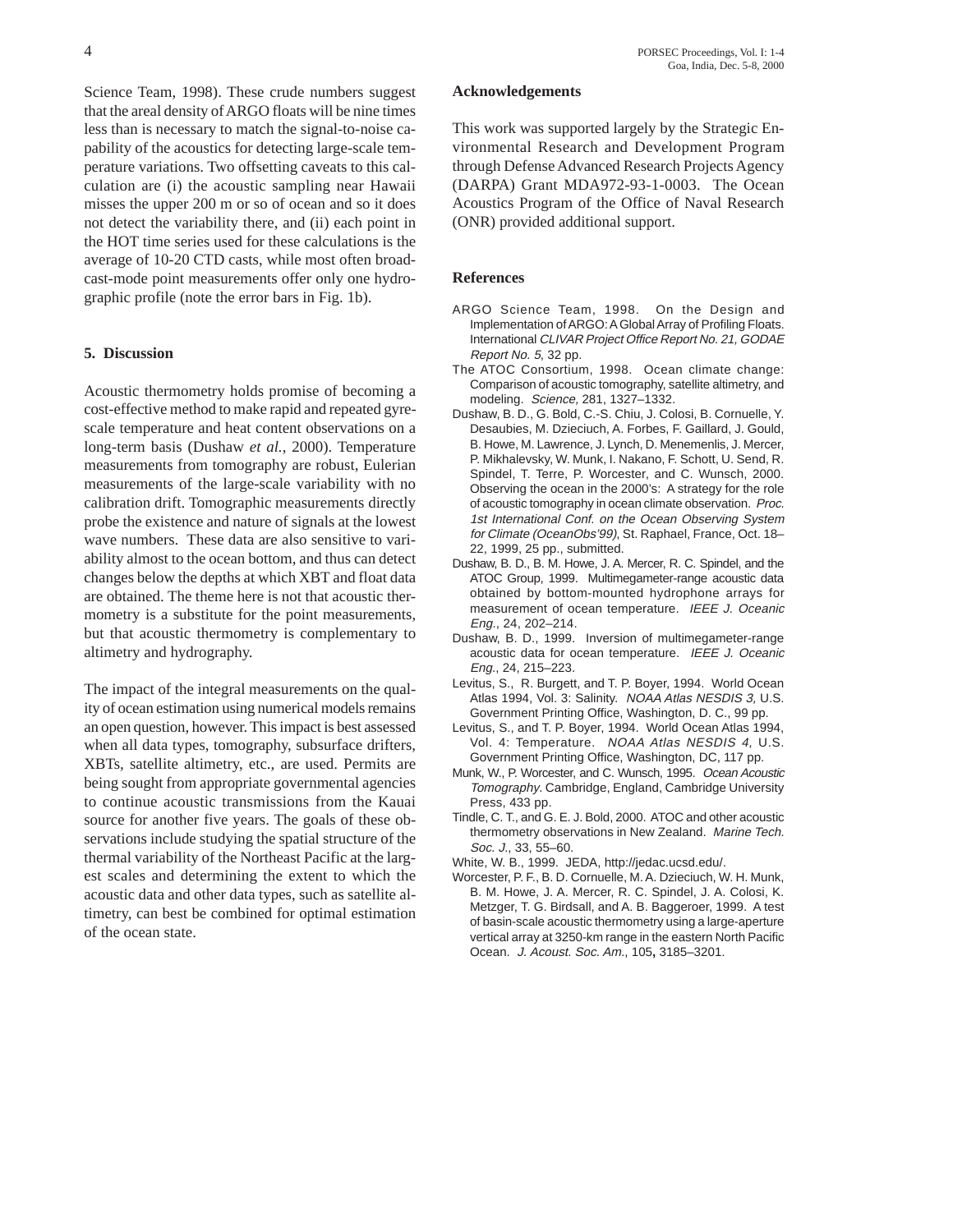The Fifth Pacific Ocean **Remote Sensing Conference** (PORSEC) 5-8 December 2000

**Proceedings of PORSEC 2000** Vol. I

 $\mathcal{L}^{\text{max}}_{\text{max}}$ 



Interdisciplinary Multisensor **Studies of the Oceans** 



National Institute of Oceanography Goa, India